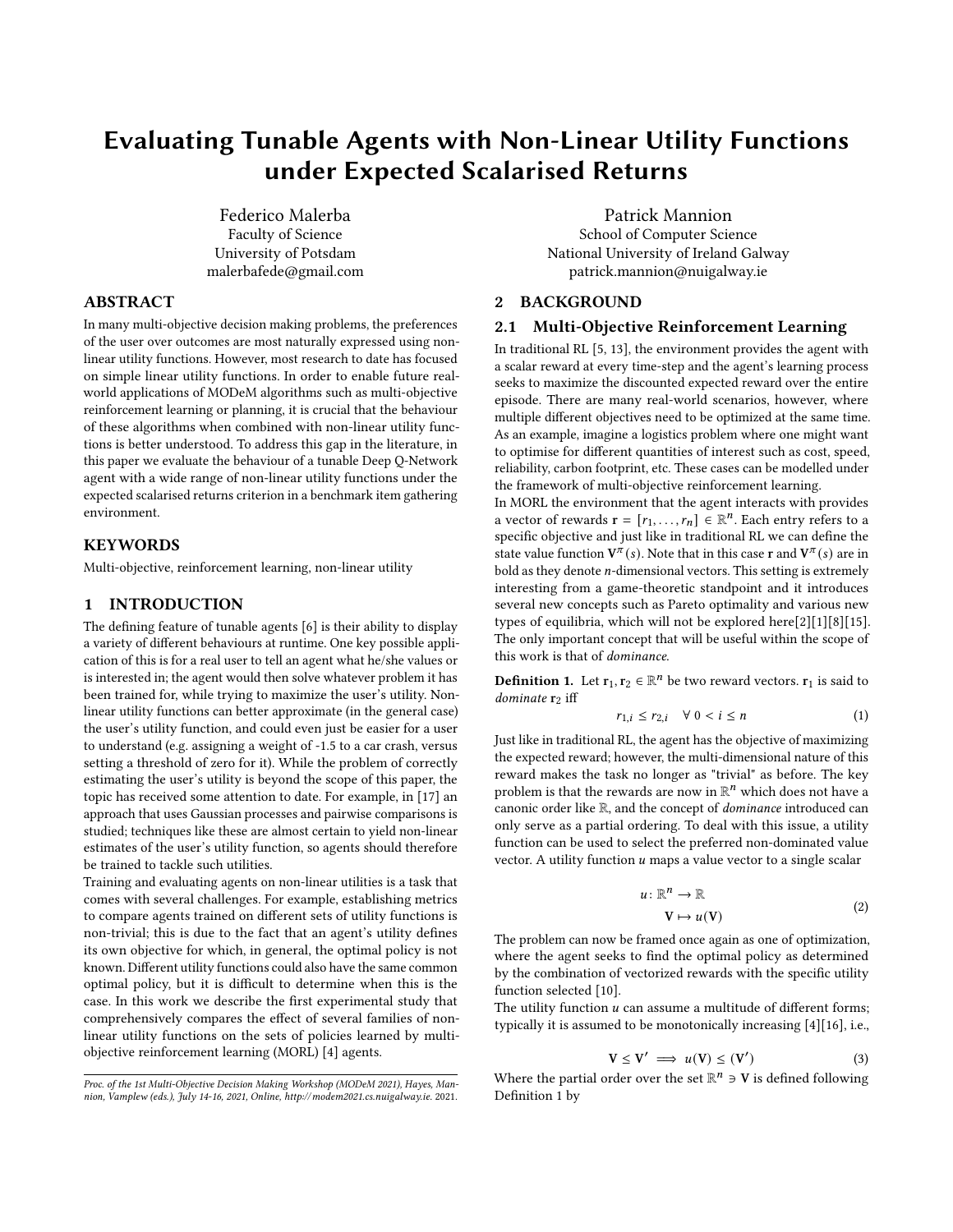$$
\mathbf{V} \leq \mathbf{V'} \iff V_i \leq V'_i \quad \forall \ 0 < i \leq n \tag{4}
$$

Linear utility functions, for example, are intuitively defined with a particular choice of weights  $\mathbf{w} \in \mathbb{R}^n$  as

$$
u(\mathbf{V}) = \sum_{i=1}^{n} w_i V_i \tag{5}
$$

Other non-linear choices of utility functions are also possible, and they allow the exploration of many Pareto-optimal solutions which linear utility functions would never be able to optimize for. For example, it is well-known in the [MORL](#page-0-1) literature that linear utility functions cannot be used to learn policies in concave regions of the Pareto front [\[14\]](#page-8-6).

# <span id="page-1-0"></span>2.2 Learning in the MORL setting

Until now, the problem has been framed in terms of the state value function and the utility value obtained by mapping it via a utility function  $u$ . As will be now shown, this still does not address how to concretely update a [DQN](#page-0-1) [\[7\]](#page-7-5) model to improve its performance. The optimization problem in the traditional [RL](#page-0-1) setting is framed in terms of minimizing the [temporal difference](#page-0-1) error. Translating this to the [MORL](#page-0-1) setting - where utility functions are also involved - is non-trivial and there are several factors to consider.

A first important problem is deciding whether to optimize for [ex](#page-0-1)[pected scalarized returns](#page-0-1) [\(ESR\)](#page-0-1) or [scalarized expected retuns](#page-0-1) [\(SER\)](#page-0-1) [\[4\]](#page-7-1). Mathematically the two procedures are distinguished by where the utility function is applied with respect to the expectation of returns, i.e.

$$
ESR = \mathbb{E}\left[u\left(\sum_{t=0}^{\infty} \gamma^t \mathbf{r}_t\right) \mid \pi, \mu_0\right]
$$
 (6)

$$
SER = u\left(\mathbb{E}\left[\sum_{t=0}^{\infty} \gamma^t \mathbf{r}_t \mid \pi, \mu_0\right]\right) \tag{7}
$$

where  $\pi$  is the policy that is being followed by the agent,  $\gamma$  is the discount factor and  $\mu_0$  is the distribution over the initial states. The impact of this distinction and the considerations to be made on the usage of one over the other are beyond the scope of this work. For an exploration of the topic see e.g. [\[9,](#page-8-7) [11,](#page-8-8) [12\]](#page-8-9). One key observation to be made, however, is that in the case of linear utility functions the two expressions are equal. The experiments conducted in this paper follow the [ESR](#page-0-1) approach.

Because non-linear utility functions in MOMDPs do not distribute across the sum of immediate and future returns [\[9\]](#page-8-7), this invalidates the Bellman equation for most RL algorithms. To deal with this issue, it is necessary to augment the environment state with the [cumulative reward vector](#page-0-1) [\(CRV\)](#page-0-1) which, intuitively, is equal to the cumulative sum of the reward vectors provided by an environment  $E$  at all steps prior to a given one. During learning, the utility of the [CRV](#page-0-1) can be calculated at each timestep and then the per-timestep delta in utility may be determined. This value is then stored in the replay buffer for our [DQN](#page-0-1) agents and is used for gradient computations as discussed in Section [2.2.](#page-1-0)

In the remainder of this work utility functions will be used to map reward vectors,  $CRVs<sup>1</sup>$  $CRVs<sup>1</sup>$  $CRVs<sup>1</sup>$  or state-values v to scalar values. The three entities have the same dimensionality and live in the same space, thus no changes to the definition of a utility function are required to switch between the three usages.

## <span id="page-1-4"></span>2.3 Tunable Agents

The motivational idea behind training tunable agents is that the choice of a utility function is arbitrary, and different real-world agents could value objectives differently. Furthermore, in certain contexts it could be undesirable for a trained agent to exhibit static behaviour at runtime. Observing these problems, Källström and Heintz [\[6\]](#page-7-0) proposed a new framework to train agents that are capable of learning many different policies that maximize for different utility functions; at runtime these agents are capable of changing their behaviour based on the utility function that is provided to them.

2.3.1 The training process. Instead of training an agent with a fixed utility, a set  $U$  of utility functions is constructed and the agent is trained with utility functions sampled from that  $\text{set}^2$  $\text{set}^2$ . A simple example of what this set could look like, is the linear utilities case where

<span id="page-1-5"></span>
$$
\mathcal{U} = \{u : \mathbb{R}^n \to \mathbb{R} \mid \exists \mathbf{w} \in \mathbb{R}^n : u(\mathbf{V}) = \mathbf{w} \cdot \mathbf{V}\}\
$$
 (8)

Let  $P$  be a probability distribution defined over the set  $U$ . During training at the beginning of every episode a sample  $u_i \in \mathcal{U}$  is produced following the distribution  $P$ . The  $i$ -th episode is then simulated using the utility  $u_i$  to map the per-timestep reward vectors to per-timestep utilities that the agent can then learn to maximize as in the traditional [RL](#page-0-1) setting.

Of course, the specific utility function  $u_i$  that is used at the *i*-th episode plays a crucial role in determining what the optimal policy to be followed should be at that episode. It is therefore useful to provide this function (or a representation of it) as input to the agent, so that it can best decide what the optimal actions to take are when trying to maximize the utility function  $u_i$  at the *i*-th episode.

2.3.2 Important notes. When comparing the work and terminology adopted in this paper with [\[6\]](#page-7-0), there are a couple key differences that must be addressed.

To start with, [\[6\]](#page-7-0) dealt only with linear utility functions which are uniquely identifiable by the weights used on each reward-triggering event. These weights are what they refer to as *preferences* though, in a more general context<sup>[3](#page-1-3)</sup>, the term is too restrictive and it is preferable to refer to these as a utility function parametrization [\(UFP\)](#page-0-1). Given that the experiments conducted in this work make exclusive use of the [DQN](#page-0-1) architecture, the [UFP](#page-0-1) should be thought of as a vector that uniquely identifies a utility function from the set  $U$  on which the agent is trained. This vector representation is fed to the agent as part of its observations and the agent should learn

<span id="page-1-1"></span><sup>&</sup>lt;sup>1</sup>Note that with, a slight abuse of notation, reward vectors and [CRVs](#page-0-1) will be both denoted by r; which one is being referred to at any given point will be clear from the context.

<span id="page-1-2"></span> $^2$ It is important to note that an agent trained on a set  $\mathcal U,$  should only be provided with utility functions  $u \in \mathcal{U}$  at runtime.

<span id="page-1-3"></span><sup>&</sup>lt;sup>3</sup>i.e. with arbitrary utility functions.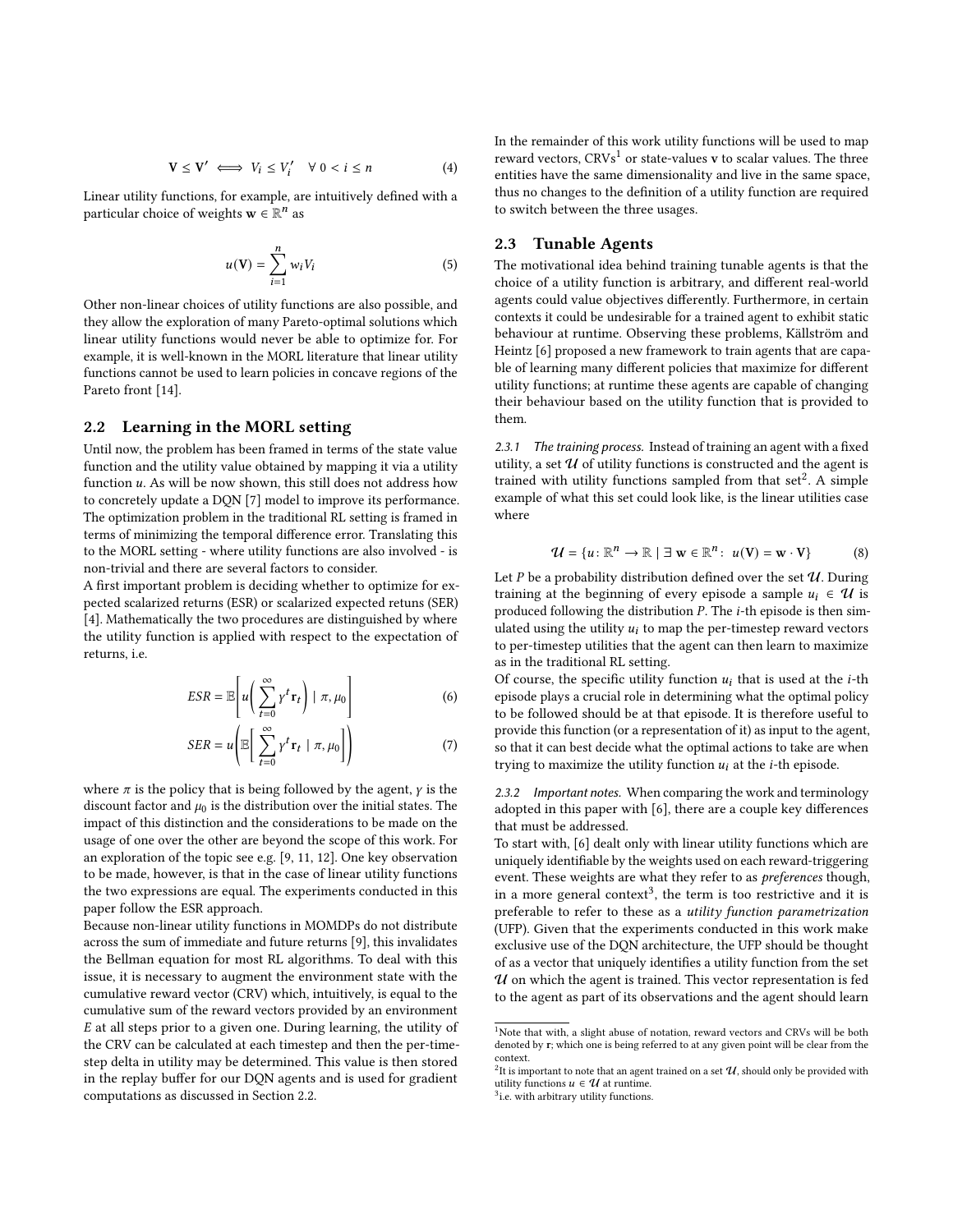to output Q-values that estimate the utility of the expected return for the given [UFP](#page-0-1) and state observations.

It is also necessary to establish consistency in the usage of the term reward; in the traditional RL setting the reward fed by the environment is also stored in the replay buffer along with all the transitions and will be used to compute the gradients to update the agent. In [MORL](#page-0-1) however, the term is used when talking about the vector fed to the agent by the environment which is different from what gets used in the gradient computations. In accordance to this, within the scope of this work (unless otherwise specified) reward will refer to the vector of rewards for each objective, whilst the term utility will be used when talking about the scalar value that is used in gradient computations and that the learning algorithm actually seeks to maximize.

# 3 EXPERIMENTAL DESIGN

This work follows the framework (and its [DQN](#page-0-1) implementation) proposed by [\[6\]](#page-7-0). The objective is to extend this to families of nonlinear utility functions ranging from threshold utilities to a relatively new family of utility functions that has recently been defined in [\[3\]](#page-7-6). The code used for running the environment, training the agent and evaluating can all be found at a public GitHub repository[4](#page-2-0) .

## <span id="page-2-2"></span>3.1 Gathering environment

<span id="page-2-1"></span>The gathering environment shown in Figure [1](#page-2-1) used for our experiments is very similar to the one provided by [\[6\]](#page-7-0), with some minor tweaks to adjust undesirable behaviour; specifically the end of episode criterion was updated to reflect what it would have to be like for the non-linear utilities used.



#### Figure 1: Example initial state of the gathering environment.

The environment consists of an 8x8 grid containing 8 items to be collected; these items are randomly positioned at the start of every episode within the 4x4 sub-grid located at the center. While the location of items is random, their numbers are fixed; there are always 3 red items, 3 green items and 2 yellow items. The colours for these items are meaningless and serve only as a placeholder for different objectives that an agent could be interested in.

An episode in this environment ends after 30 steps or when no valuable items remain in it. An item is valuable if there is a positive utility to be gained in taking it. Note that this end-episode condition is utility dependant, so an agent might terminate or not a certain episode depending on what utility function has been sampled for that episode.

<span id="page-2-0"></span><sup>4</sup>https://github.com/FMalerba/tunable-agents-MORL

<span id="page-2-3"></span>3.1.1 Agents and movement. The agent to be trained is represented by the blue square and always starts in the bottom left corner, whilst a second agent always starts at the opposite corner. This second agent is a deterministic one; it is not trained and implements a very simple heuristic policy. The deterministic agent is only interested in the red items, it will determine which is the closest to itself and will then proceed to adjust the x-coordinate and then the ycoordinate in order to reach it. Once all red items have been taken, the deterministic agent will stay still in whatever position it happens to be at that timestep and wait the end of the episode.

The players can move in the canonical 4 directions within the grid or they can take no action and stay still. Attempting to move beyond the boundary of the grid will result in no change in position for the agent and a wall penalty will be given. Whenever a player enters the cell occupied by an item it will consume that item, even if it is not interested in it. Both agents can be in the same cell at the same time and will not interact in any way with one another. In cases where both agents enter the same cell containing an item, the deterministic agent "arrives first" and consumes the item.

There are 6 different objectives which the environment keeps track of: time and wall penalties, item collection for the agent (differentiated by colour) and a last entry for the other agent taking a red item specifically. The environment keeps track of these ob-jectives in a [CRV](#page-0-1)  $\mathbf{r} \in \mathbb{N}^6$ . As discussed in Section [2.2,](#page-1-0) at each time-step the [CRV](#page-0-1) is mapped via the utility function to obtain a scalar utility; the difference between this value and the equivalent one obtained at the previous time-step is stored in the replay buffer as the time-step scalar reward to be used for gradient computations. The environment can feed up to three different observations to the agent. Firstly, a view of the status of the gridworld is provided; this is fed to the agent as an RGB image not dissimilar by the one in Figure [1.](#page-2-1) Following [\[6\]](#page-7-0), three such images - corresponding to the current time-step and the previous two - are stacked together and fed to the [CNN](#page-0-1) component of the agent's model. For the initial time-steps, the undefined frames are set to 0 on all pixels (black image).

As discussed in Section [2.3,](#page-1-4) the agent also receives a [UFP](#page-0-1) as a vector. The dimensionality of this vector varies depending on the utility function set that is used to train the specific agent. Finally, the agent may or may not be provided with the cumulative rewards vector depending on the experiment being conducted. As seen in Section [2.2,](#page-1-0) this should actually be required for non-linear utilities, but both approaches were tested for comparisons.

## <span id="page-2-4"></span>3.2 Agent model

Various different agent models were used across all of the experiments run; however, the core structure behind each one was identical. As previously mentioned, a [DQN](#page-0-1) approach was followed, where a [neural network](#page-0-1) outputs a Q-value for every action possible in the current state and the arg max of these Q-values is used as the chosen action for the time-step. Exploration is enforced with the use of an  $\epsilon$ -greedy algorithm that forces the agent to take a random action with probability  $1 - \epsilon$ .

The general structure of the [NN](#page-0-1) follows that used in [\[6\]](#page-7-0): the three RGB frames are fed as input to a [convolutional neural network](#page-0-1) composed of two convolutional layers with a 3x3 kernel and 256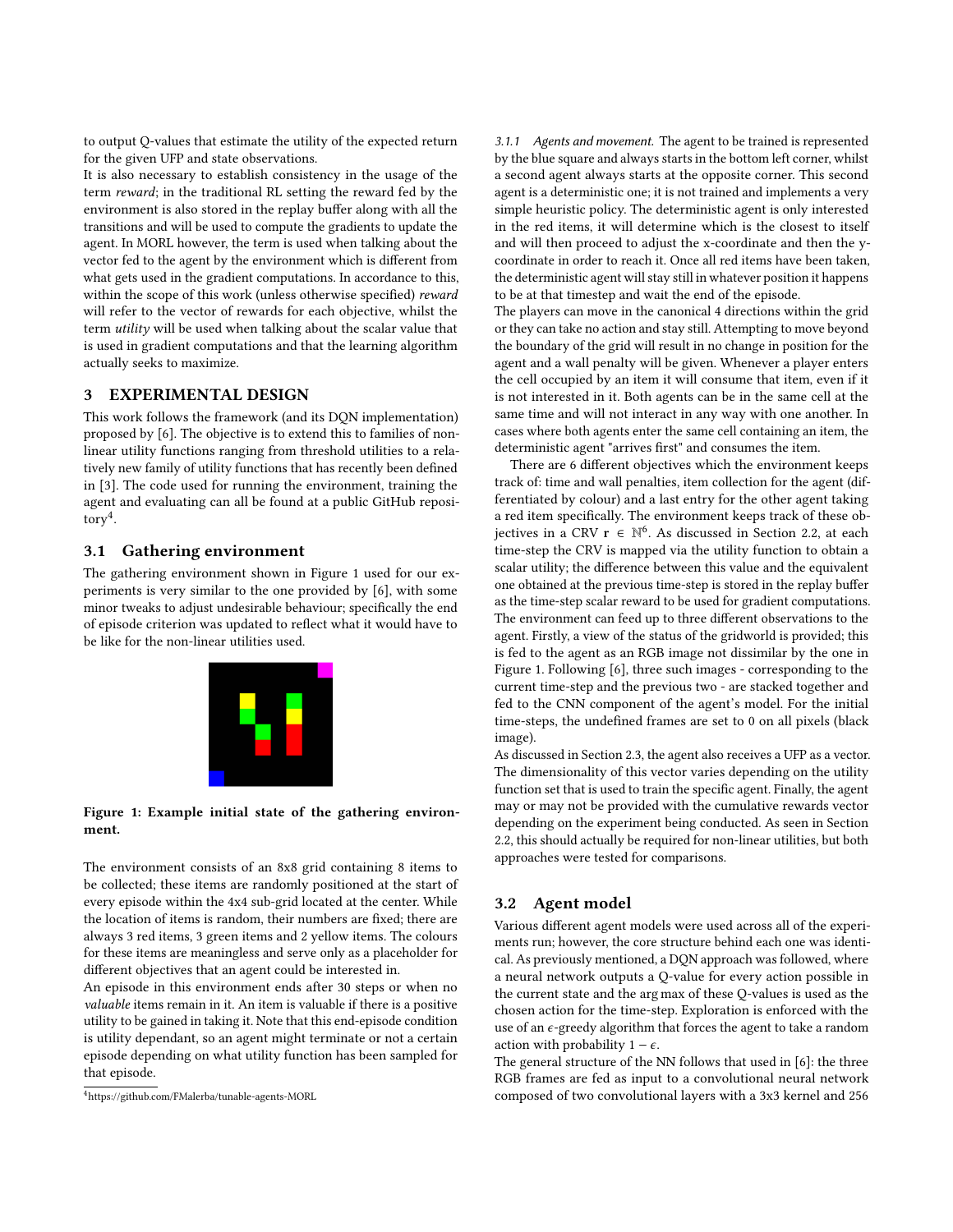filters each. The features that are obtained are then flattened and concatenated with the [UFP](#page-0-1) and (optionally, depending on the specific experiment) with the [CRV;](#page-0-1) this long vector of inputs is then passed to a [fully-connected neural network](#page-0-1) with varying number of layers and nodes per layer. The [ReLU](#page-0-1) activation function is used to add non-linearity at all layers except the last one which is sim-ply a [5](#page-3-0)-dimensional, linear, fully-connected output<sup>5</sup>. A graphical representation of this general structure is provided in Figure [2.](#page-3-1)

<span id="page-3-1"></span>

Figure 2: Architecture for tunable agents in this work.

Four different agent models were used for training and evaluation in all the experiments. The only difference between them was the number of layers and nodes per layer in the [FCNN](#page-0-1) part of the model. Within the scope of this work, they will be identified with the following shortened names:

- Tiny: identifying a model with two hidden layers with 64 nodes each.
- Small: identifying a model with three hidden layers with 128, 128 and 64 nodes respectively.
- Medium: identifying a model with five hidden layers with 256, 128, 128, 64 and 64 nodes respectively.
- Large: identifying a model with six hidden layers with 512, 256, 256, 128, 128 and 64 nodes respectively.

#### <span id="page-3-3"></span>3.3 Utility function sets

Following the work done in [\[6\]](#page-7-0), the first set of utility functions used was

$$
\mathcal{U}_L = \left\{ u : \mathbb{R}^6 \to \mathbb{R} \middle| \begin{array}{c} \exists \mathbf{w} \in [-20, 20]^6 : u(\mathbf{r}) = \mathbf{w} \cdot \mathbf{r}, \\ w_1 = -1 \wedge w_2 = -5 \end{array} \right\} \tag{9}
$$

This is what will be referred to as the set of linear utility functions. During training, the utility functions in  $\mathcal{U}_L$  were sampled with a discrete uniform probability distribution with step 5; i.e. the weights could only take values in {−20, −15, −10, −5, 0, 5, 10, 15, 20}. Note that the first two weights have a fixed value of -1 and -5; they respectively indicate the penalty for time and hitting a wall.

A second set of utility functions is that of threshold utilities; formally it is defined as

$$
\mathcal{U}_{Th} = \left\{ u : \mathbb{R}^{6} \to \mathbb{R} \middle| \begin{array}{c} \exists \mathbf{w} \in [-20, 20]^{6}, \mathbf{t} \in \mathbb{N}^{6}_{\leq 3}; \\ u(\mathbf{r}) = \sum_{i=1}^{n} (w_{i} r_{i} \cdot \mathbb{1}_{r_{i} \geq t_{i}}), \\ w_{1} = -1 \land w_{2} = -5 \land t_{1} = t_{2} = 0 \end{array} \right\}
$$
\n(10)

Once again, during training the weights were sampled with a discrete probability distributions with step 5, whilst the thresholds were sampled discretely in  $\mathbb{N}_{\leq 3}$ . Note that the weights for time and wall penalties were fixed as before and their respective thresholds were also fixed at 0 (meaning there would always be a penalty). It is important to highlight that  $\mathcal{U}_L \subset \mathcal{U}_{Th}$  since taking all thresholds to be 0 yields a utility function  $u$  that is mathematically equivalent to a linear function; the reverse does not hold.

An intuitive variation on threshold utilities is that of their corresponding dual threshold utility function. These functions are conceptually very similar to threshold utilities with the exception of increasing prior to reaching the threshold and then remaining constant. Formally, their set is defined as

$$
\mathcal{U}_{DTh} = \left\{ u : \mathbb{R}^{6} \to \mathbb{R} \middle| \begin{array}{c} \exists \mathbf{w} \in [-20, 20]^{6}, \mathbf{t} \in \mathbb{N}^{6}_{\leq 31}; \\ u(\mathbf{r}) = \sum_{i=1}^{n} (w_{i} r_{i} \cdot \mathbf{1}_{r_{i} \leq t_{i}} + w_{i} t_{i} \cdot \mathbf{1}_{r_{i} > t_{i}}), \\ w_{1} = -1 \land w_{2} = -5 \land t_{1} = t_{2} = 31 \end{array} \right. \tag{11}
$$

ļ  $\int$ Ĩ.

Sampling within  $u_{DTh}$  is done identically to  $u_{Th}$ , though the dual threshold for time and wall penalties are now set to 31 (to ensure that a penalty is always applied). Again, it should be noted that  $U_L \subset U_{DTh}$  by setting all dual thresholds to a sufficiently high value (in this setting  $t_i \geq 31 \quad \forall i$  works).

The last type of utility functions used in this work was first introduced in [\[3\]](#page-7-6), and will be referred to within the scope of this work as target utilities. Their set is defined as

$$
\mathcal{U}_{Ta} = \left\{ u : \mathbb{R}^6 \to \mathbb{R} \middle| \begin{array}{c} \exists \; \mathbf{r}_{\uparrow} \in \mathbb{N}_{\leq 31}^6 : \\ u(\mathbf{r}) = \arg \max_{c \in \mathbb{R}} : \; \mathbf{r} - c \frac{\mathbf{r}_{\uparrow}}{|\mathbf{r}_{\uparrow}|} \geq 0, \\ r_{\uparrow 1} = r_{\uparrow 2} = 31 \end{array} \right\} \tag{12}
$$

The vector  $\mathbf{r}_{\dagger}$  is referred to as the target vector, though it is important to point out that the scalar utility value is not maximized when the target is reached, but rather increases continuously along the target's direction. Also note that for this type of utility function to work properly all entries must be increasing and non-negative; to this aim, the first two entries of the [CRV](#page-0-1) fed are multiplied by -1 and 31 is then added to them<sup>[6](#page-3-2)</sup>. Sampling was done with a uniform discrete distribution in in  $\mathbb{N}_{\leq 3}$  for the non-fixed entries of the target.

In all cases, attention was paid to avoid the marginal cases in which utility functions with no possible positive feedback would be sampled. As explained in Section [3.1,](#page-2-2) the condition for terminating an episode is utility-dependent and all-negative utility functions would simply result in the immediate termination of the episode.

#### <span id="page-3-4"></span>3.4 Evaluation

When training several agents on entirely different sets of utility functions the problem of evaluating and comparing them is nontrivial. The difficulties in carrying out this task arise from several different considerations, and there is no current literature (to the authors' knowledge) that comprehensively compares the effects of learning under a range of different non-linear utility functions.

<span id="page-3-0"></span><sup>&</sup>lt;sup>5</sup>The dimensionality of the output must match the number of available actions for a [DQN](#page-0-1) model.

<span id="page-3-2"></span> $6$ Their maximum negative value is 31, hence adding 31 to ensure they are always non-negative.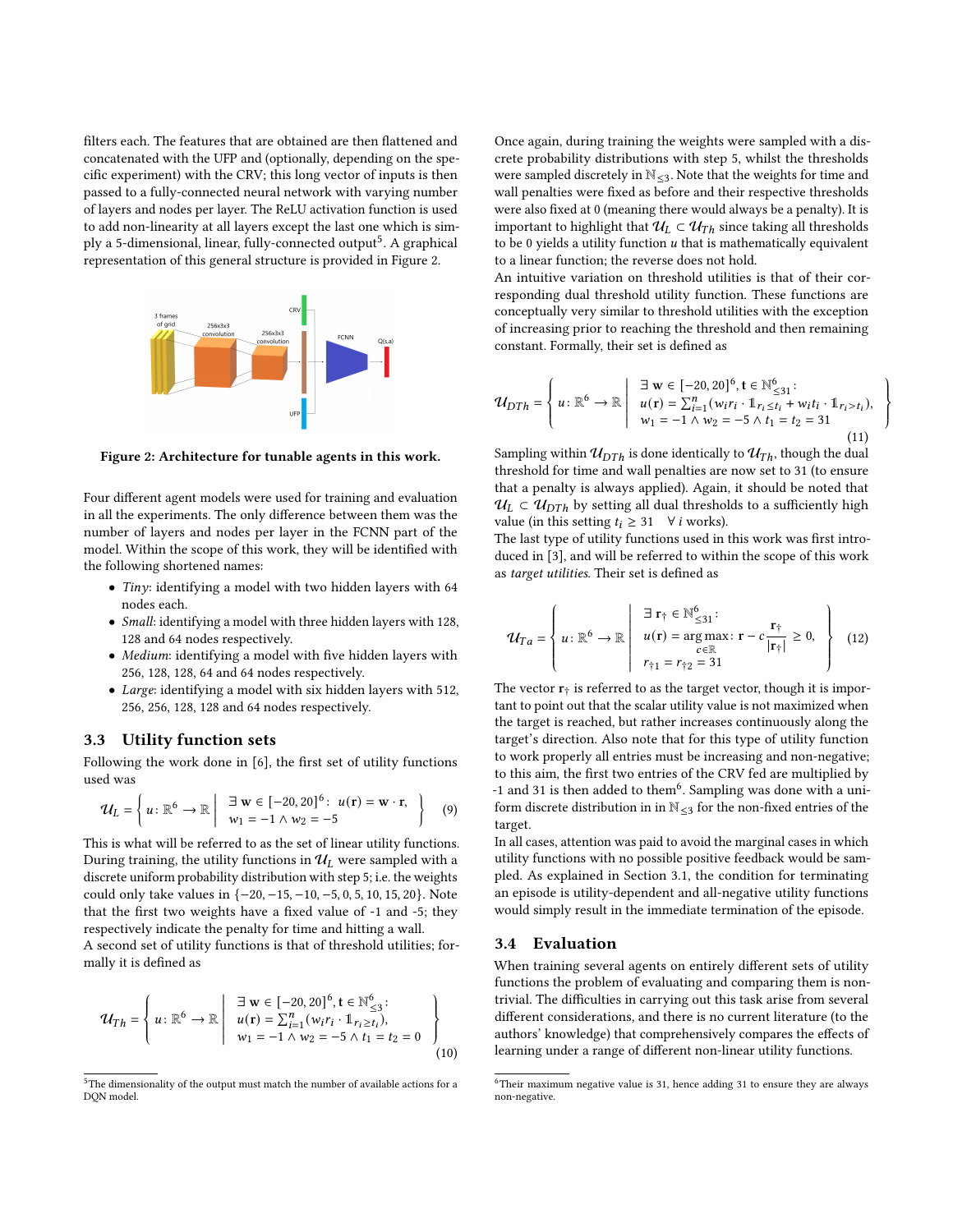A first important fact to realize is that utility functions are not simply some other information given to the agent to influence its behaviour; the utility function effectively decides what success means for the agent. Therefore when training an agent on different utility functions, one is actually training it on different games with different goals. Comparing tunable agents which have been trained on different sets of utility functions is yet more arduous as these agents may well have been trained to pursue different sets of objectives, and none of these is in absolute terms superior to the others.

Furthermore, even if one was to evaluate an agent on a sufficiently large number of episodes with utilities sampled from a set  $\mathcal U$  with probability distribution P, the empirical distribution  $U_{\mathcal{U},P}$  of endof-episode scalar utility values obtained would be dependent on  $\mathcal U$ and P. Consequently, any possible statistic T computed on  $U_{\mathcal{U}}$  p (e.g. mean or standard error) would also be dependent on them, and would be fundamentally incomparable with statistics derived from any other empirical distribution  $U'_{\mathcal{U}',P'}$  where  $\mathcal{U} \neq \mathcal{U}' \vee P \neq P'$ . Two simple examples of this issue are provided below.

**Example 1.** Let  $\mathcal U$  be defined similarly to Equation [8](#page-1-5) as

$$
\mathcal{U} = \{u \colon \mathbb{R}^n \to \mathbb{R} \mid \exists \mathbf{w} \in [-20, 20]^n : u(\mathbf{V}) = \mathbf{w} \cdot \mathbf{V}\}\
$$

Where the weights have been restricted to all being in the range [-20, 20]. Let  $\mathcal{U}'$  similarly be

 $\mathcal{U}' = \{u : \mathbb{R}^n \to \mathbb{R} \mid \exists \mathbf{w} \in [-40, 40]^n : u(\mathbf{V}) = \mathbf{w} \cdot \mathbf{V}\}\$ 

And let  $P$  and  $P'$  be the uniform distributions over the two ranges of  ${\mathcal U}$  and  ${\mathcal U}'$ . Consider a fixed policy $^7$  $^7$   $\pi$  that takes a utility  $u$  as part of its observations of the environment  $E$  and behaves so as to maximize u. Sampling N episodes from E following policy  $\pi$ with utilities sampled from  $\overline{\mathcal{U}}$  and  $\mathcal{U}'$  according to P and P', one obtains two empirical distributions  $U$  and  $U'$  of end-of-episode scalar utility. Given the definitions set above one would expect the empirical means over  $U$  and  $U'$  to be

$$
\frac{1}{N} \sum_{x \in U} x \simeq \frac{1}{2} \left( \frac{1}{N} \sum_{x \in U'} x \right)
$$

Example 2. Let  $\mathcal U$  be defined as

$$
\mathcal{U} = \{u : \mathbb{R}^n \to \mathbb{R} \mid \exists \mathbf{w} \in [-20, 0)^n : u(\mathbf{V}) = \mathbf{w} \cdot \mathbf{V}\}\
$$

Where the weights have been restricted to all being in the range [-20, 0). Let  $\overline{\mathcal{U}'}$  similarly be

$$
\mathcal{U}' = \{u : \mathbb{R}^n \to \mathbb{R} \mid \exists \mathbf{w} \in (0, 20]^n : u(\mathbf{V}) = \mathbf{w} \cdot \mathbf{V}\}\
$$

And let  $P$  and  $P'$  be the uniform distributions over the two ranges of  $U$  and  $U'$ . Following the same procedure as in the previous example the empirical means over  $\hat{U}$  and  $U'$  are going to be

$$
\frac{1}{N}\sum_{x\in U}x<0<\frac{1}{N}\sum_{x\in U'}x
$$

In both of the examples above, it is important to observe that the same policy  $\pi$  is expected to yield different average utility values even though the behaviour could be unchanged between the two utility function sets  $\boldsymbol{\mathcal{U}}$  and  $\boldsymbol{\mathcal{U}}'$ .

To complicate matters further, evaluating a tunable agent trained on  $(\mathcal{U}, P)$  by feeding it approximations of utility functions coming from  $(\mathcal{U}', P')$  cannot really be done in a rigorous way.

<span id="page-4-2"></span>3.4.1 Metrics. In light of the issues presented above, two distinct methods to meaningfully evaluate agents and compare their behaviours were chosen. To start with, simple results for average end-of-episode utility values are shown; these present the aforementioned problems and are mostly useful only for evaluations between agents that are tested on the same tuple  $(\mathcal{U},P).$  As ob-served in Section [3.3,](#page-3-3)  $\mathcal{U}_L \subset \mathcal{U}_{Th}$  and it is therefore possible to feed linear utilities to agents trained on threshold utilities so these results are also presented and discussed.

The second type of results presented looks instead at the end-ofepisode [CRVs](#page-0-1) that the agent obtains. Given that the object of study are tunable agents whose objective is to learn maximizing policies for many different utility functions, it makes sense to analyze the diversity of reward vectors that they are capable of achieving.

Of course, sheer diversity is not a necessarily desirable feature thus the partial ordering introduced in Definition [1](#page-0-0) is used to measure the number of non-dominated reward vectors. These vectors are of interest because of the utility functions' monotonicity property defined in Equation [3;](#page-0-2) this implies that non-dominated vectors must provide non-dominated utility values for some utility function  $u$ . This metric is therefore relevant by representing the ability of an agent to not only display varied behaviour, but also behaviour that the agent itself cannot improve upon. Most importantly, sets of non-dominated vectors can also be compared between agents that have been trained and/or evaluated on different  $(\mathcal{U}, P)$  tuples, since domination of vectors implies domination of utility values regardless of the utility function being used. The comparisons between sets of non-dominated vectors coming from different agents, informs on how much of the intra-agent-optimal behaviour that is learnt, is also inter-agent-optimal.

In the coming sections, when using the term non-dominated [CRVs](#page-0-1) it is implied that these are non-dominated only at the agent-level; i.e. the agent that produced them has not shown to be able to improve upon them. Considerations and results are also presented regarding combined non-dominated [CRVs](#page-0-1) which are instead non-dominated among the entirety of behaviour displayed by all the agents.

<span id="page-4-1"></span>3.4.2 Fixed environment. A key observation to be mindful of is that the end-of-episode reward vector that an agent is able to achieve, does not depend solely on the agent's choices, but it is also affected by the specific random initialization of the environment. As explained in Section [3.1,](#page-2-2) the coloured items that the agent seeks are randomly distributed in the center of the grid. The presence of the deterministic agent makes it so that in certain cases some items might be unobtainable no matter what actions the [DQN](#page-0-1) agent takes. To control this variability, a fixed environment was constructed (shown in Figure [3\)](#page-5-0) and agents were evaluated with the aforementioned reward vector metrics on it. In selecting this environment, attention was paid to create one where the agent has complete

<span id="page-4-0"></span> ${\rm ^7This}$  would be a trained tunable agent that operates using a greedy policy in our setting.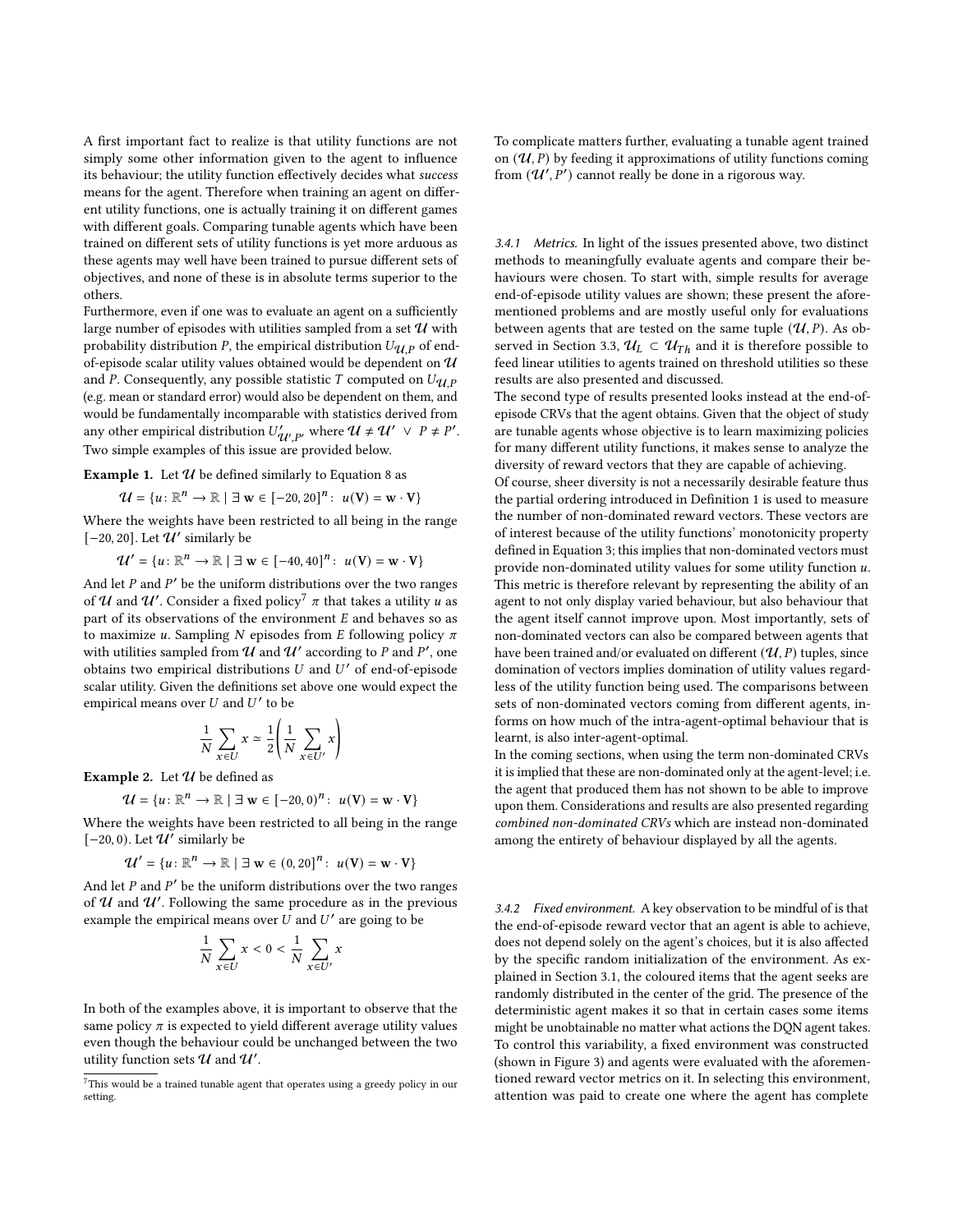<span id="page-5-0"></span>control over whether to take any item or not; with the correct behaviour, the agent can choose to take all the items, only some or it can also choose to leave some red items to the deterministic agent $^8$  $^8$ .



Figure 3: Image representation of the fixed environment.

It is important to highlight two key features of this evaluation. Firstly, the samples obtained in the fixed environment vary only by agent being evaluated and utility function provided at the beginning of the episode. Secondly, the utility functions sampled are fixed for each set; i.e. a fixed discrete subset of utility functions was sampled from the different sets of utility functions described in Section [3.3.](#page-3-3) All agents being evaluated on the fixed environment with a given utility function set, would therefore be exposed to the same utility functions. Note that this does not mean that all agents were evaluated on the same utility function subsets; this is because certain agents could not be shown utility functions belonging to other sets<sup>[9](#page-5-2)</sup>.

A problem that arises specifically with agents trained with  $\mathcal{U}_{T_a}$ ; because of the nature of these utility functions, there are substantially fewer functions that can be sampled. When sampling random environments this is not a hindrance to obtaining a varied dataset, since the randomness in the environment can offset this issue. However, on a fixed environment and operating with the same greedy policy, there are very few samples that can be taken from an agent. Therefore, target agents had about 1000 times less episodes sampled for them on the fixed environment. Their results are still presented, but they aren't really comparable to the agents evaluated on the other sets because of this huge discrepancy.

Evaluating on a single fixed environment has definitely some drawbacks because it unfairly puts much weight on this specific environment, but - given the large number of experiments - it would have been too high a computational burden to sample significantly more fixed environments and multitudes of utilities for each one. Agents are however not specially trained for this environment so they all start from a common ground on this point.

#### <span id="page-5-6"></span>4 EXPERIMENTAL RESULTS

It is important to distinguish between training and evaluation in the results that will be presented in this section. For training, three hyper-parameters with discrete values were taken:

• [CRV](#page-0-1) flag: taking values true/false and determining whether the agent to be trained would receive the [CRV](#page-0-1) as input. If true, the [CRV](#page-0-1) would be passed to the agent as shown in

Figure [2;](#page-3-1) if false, it would simply be excluded from the concatenation occurring prior to the [FCNN.](#page-0-1)

- Agent model: the four models that were used are described in Section [3.2.](#page-2-4)
- Utility function set: the set of utility functions (and corresponding probability distribution  $P$ ) with which the agent was trained. They are described in greater detail in Section [3.3.](#page-3-3)

The Cartesian product of these three hyper-parameters was constructed and experiments for every element of it were run six different times; i.e. six different agents would be initialized and trained for every choice of model, utility function set, and [CRV](#page-0-1) flag. After having trained all these different agents, each one was tested using its greedy policy in two different ways:

- Sampling 100k random episodes and storing the end-ofepisode utility value.
- Sampling ~180 $k$  episodes from the fixed environment (see Section [3.4.2\)](#page-4-1) and storing the end-of-episode  $\mathrm{CRV^{10}}$  $\mathrm{CRV^{10}}$  $\mathrm{CRV^{10}}$ .

The results of these testing procedures where then used to compute the metrics discussed in Section [3.4.1.](#page-4-2) Averages and standard errors were computed over the six different agents that were trained on all configurations. The tables to follow will denote the experiments with dash-separated abbreviations; CR is used to identify experiments where the [CRV](#page-0-1) was fed as input to the agent, whilst the other abbreviations denote the utility set with which the agent was trained<sup>[11](#page-5-4)</sup>. Furthermore, as discussed in Section [3.3,](#page-3-3) agents trained on  $\mathcal{U}_{Th}$  and  $\mathcal{U}_{DTh}$  can be fed functions that are mathematically equivalent to functions in  $\mathcal{U}_L$ ; there are therefore evaluations where the results of this are shown and are denoted by having "L-" prepended to the utility set on which the agent was trained  $12$ . In the coming sections, the expressions "linear agents", "threshold agents", etc. will be used as shorthand to refer to agents that were trained on those utility function sets.

# 4.1 Average utility results

The results for average end-of-episode utilities across models are shown in Table [1.](#page-6-0) For the reasons discussed in Section [3.4,](#page-3-4) the results obtained for different sets of utilities should not be compared.

Larger models improve performance over smaller ones for linear agents, but the effect is mixed or opposite for non-linear ones. This is due to the fact that with larger models agents seem to get stuck in sub-optimal policies and go through a much noisier training process. This is a problem that in rare cases plagues linear agents too, but for non-linear agents becomes more pronounced. Threshold agents in particular do not seem to be as affected by this as dual threshold and target agents; this is likely due to the fact that threshold utilities in this environment should lead the agent to behave very similarly to the linear case. Dual threshold and target utilities are instead more radically different and this could lead to increased complexity in figuring out what behaviour is optimal. It

<span id="page-5-1"></span> $8$ Remember that as stated in Section [3.1.1,](#page-2-3) the deterministic agent is only interested in red items.

<span id="page-5-2"></span><sup>9</sup>More detailed discussions of this can be found in Sections [3.3](#page-3-3) and [3.4](#page-3-4)

<span id="page-5-3"></span> $^{10}\mathrm{As}$  noted in Section [3.4.2,](#page-4-1) agents trained on target utilities are actually evaluated on a much lower number of episodes and their fixed environment results are thus not comparable with the other agents.

<span id="page-5-4"></span><sup>&</sup>lt;sup>11</sup>They follow the naming schemes in the subscript of  $\mathcal U$  in section [3.3.](#page-3-3)

<span id="page-5-5"></span><sup>&</sup>lt;sup>12</sup>e.g. L-Th identifies an agent trained on threshold utilities that was evaluated on linear ones.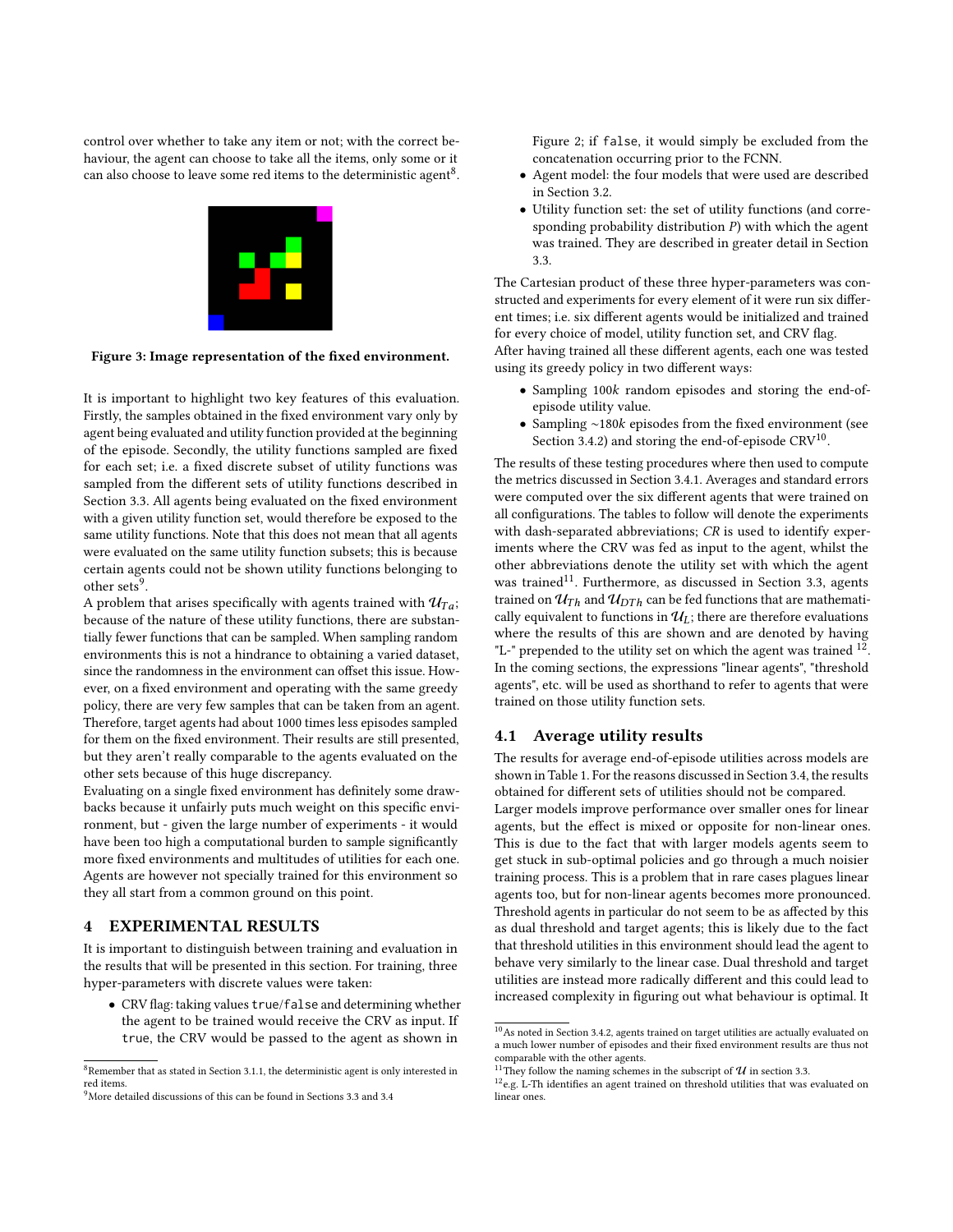<span id="page-6-0"></span>

| Model          | Tiny               | Small             | Medium             | Large             |
|----------------|--------------------|-------------------|--------------------|-------------------|
| <b>Setting</b> |                    |                   |                    |                   |
| L              | 12.8 $(\pm 0.3)$   | 15.8 $(\pm 0.2)$  | $20.9 \ (\pm 0.3)$ | 24.3 $(\pm 0.1)$  |
| $CR-I.$        | 13.2 $(\pm 0.4)$   | 16.3 $(\pm 0.3)$  | 19.9 $(\pm 0.2)$   | 22.1 $(\pm 0.2)$  |
| Th             | $4.9 \ (\pm 1.3)$  | $9.6 \ (\pm 0.6)$ | 11.3 $(\pm 0.5)$   | 12.9 $(\pm 0.4)$  |
| $CR$ -Th       | $9.0 \ (\pm 0.6)$  | 9.9 $(\pm 0.4)$   | $10.8 (\pm 0.6)$   | 11.6 $(\pm 0.6)$  |
| <b>DTh</b>     | 6.8 $(\pm 0.4)$    | $8.2 \ (\pm 0.2)$ | $9.6 \ (\pm 0.3)$  | $4.4 (\pm 4.6)$   |
| CR-DTh         | 7.3 $(\pm 0.3)$    | $8.8 \ (\pm 0.3)$ | $8.1 (\pm 0.4)$    | $8.9 \ (\pm 0.5)$ |
| Ta             | $16.9 \ (\pm 0.7)$ | $17.4 (\pm 0.2)$  | 13.2 $(\pm 1.0)$   | $0.5 (\pm 0.0)$   |
| CR-Ta          | 17.1 $(\pm 0.4)$   | 16.8 $(\pm 0.3)$  | $10.7 (\pm 1.9)$   | $4.4 \ (\pm 1.3)$ |
| $L-Th$         | $8.5 (\pm 0.9)$    | 11.2 $(\pm 0.4)$  | 12.6 $(\pm 0.6)$   | 13.9 $(\pm 0.8)$  |
| $CR-L-Th$      | 11.6 $(\pm 0.5)$   | 12.3 $(\pm 0.5)$  | 13.3 $(\pm 0.4)$   | 13.9 $(\pm 0.9)$  |
| L-DTh          | 9.3 $(\pm 0.7)$    | 11.7 $(\pm 0.4)$  | 14.4 $(\pm 0.2)$   | $7.3 (\pm 5.5)$   |
| CR-L-DTh       | $10.6 (\pm 0.5)$   | 12.9 $(\pm 0.7)$  | 11.5 $(\pm 0.5)$   | $12.0 (\pm 1.0)$  |

Table 1: Average end-of-episode utility results over randomly initialised environments.

is likely that spending more time in testing different training hyperparameters (duration, learning rate, regularization, etc.) could solve this issue; the asymmetry between linear and non-linear agents is, however, indicative of the increased difficulty of solving this task even in a relatively simple environment.

It is also worth noting that threshold and dual threshold agents are not competitive with linear agents when evaluated on linear utilities. This is to be expected since linear agents could specialize on those utilities during training, however the discrepancy grows substantially for larger models. Non-linear agents thus seem only to be capable of finding some general policies to apply for linear utilities, and fail to improve and differentiate it even when given more complexity.

Providing the [CRV](#page-0-1) as input to the agent has mixed results; sometimes it affects performance slightly whilst in other cases it has a larger impact. For linear agents, a minor impact is expected since the [CRV](#page-0-1) is not really necessary; it is thus just a further input that needs to be processed by the model. For the smallest model it has a positive impact on threshold agents. It is possible that larger models find ways to make up for this lack of information which is not accessible to the smaller model. Given that the initial number of each item is an invariant for all episodes, one possible way that an agent might compensate the lack of [CRV](#page-0-1) information is to estimate who (either itself or the deterministic agent) took each item that is missing at the current time-step. The [CRV](#page-0-1) input also has a moderate impact on helping the larger models for dual threshold and target agents; providing it seems to mildly aid their training, and they more often manage to not get stuck in sub-optimal policies.

#### 4.2 Fixed environment results

Table [2](#page-6-1) shows the number of unique end-of-episode [CRVs](#page-0-1) that agents were able to produce; this is just a metric for dispersion of the models' behaviour since uniqueness of policies is not generally desirable in and of itself. The number of these unique vectors that are non-dominated among the displayed behaviour is displayed in Table [3.](#page-6-2)

Table [2](#page-6-1) shows data that is very noisy in general. Non-linear utilities (with the already discussed exception of the target utility) give rise to a significantly higher number of unique policies, particularly so for larger models. Table [3](#page-6-2) though shows that this high variability does not translate to much larger numbers of non-dominated [CRVs](#page-0-1).

<span id="page-6-1"></span>

| Model      | Tiny                 | Small                | Medium             | Large                |
|------------|----------------------|----------------------|--------------------|----------------------|
| Setting    |                      |                      |                    |                      |
| L          | 155.0 $(\pm 12.8)$   | $219.7 (\pm 46.7)$   | 259.0 $(\pm 36.9)$ | $254.0 (\pm 17.3)$   |
| $CR-L$     | 216.0 $(\pm 18.2)$   | $241.5 (\pm 21.1)$   | 291.0 $(\pm 17.4)$ | 343.7 $(\pm 24.1)$   |
| Th         | 147.0 $(\pm 16.2)$   | $271.3 (\pm 45.1)$   | 450.2 $(\pm 52.7)$ | 501.7 $(\pm 45.9)$   |
| $CR$ -Th   | $186.2 \ (\pm 26.3)$ | $226.3 \ (\pm 17.6)$ | 406.8 $(\pm 34.2)$ | 465.2 $(\pm 28.6)$   |
| <b>DTh</b> | $277.2 (\pm 19.3)$   | 404.0 $(\pm 81.1)$   | 378.0 $(\pm 47.3)$ | $270.3 \ (\pm 52.4)$ |
| CR-DTh     | 334.7 $(\pm 31.9)$   | 402.3 $(\pm 18.8)$   | 367.8 $(\pm 29.1)$ | 456.7 $(\pm 44.9)$   |
| Ta         | $22.2 (\pm 4.7)$     | $20.3 (\pm 2.9)$     | 28.8 $(\pm 3.8)$   | 15.2 $(\pm 3.8)$     |
| $CR-Ta$    | $28.7 (\pm 4.5)$     | $20.5 (\pm 2.2)$     | 23.2 $(\pm 3.6)$   | 24.0 $(\pm 5.4)$     |
| $L-Th$     | $116.8 (\pm 14.4)$   | $221.5 (\pm 35.3)$   | 314.2 $(\pm 29.8)$ | $378.2 (\pm 36.9)$   |
| $CR-I$ -Th | 144.8 $(\pm 22.8)$   | $190.7 (\pm 12.3)$   | 289.0 $(\pm 23.3)$ | 358.0 $(\pm 19.4)$   |
| L-DTh      | 152.2 $(\pm 16.7)$   | 169.0 $(\pm 8.9)$    | $212.7 (\pm 31.7)$ | $174.0 (\pm 36.5)$   |
| CR-L-DTh   | $171.5 (\pm 22.5)$   | $200.0 \ (\pm 12.8)$ | 249.3 $(\pm 16.6)$ | $296.3 (\pm 21.3)$   |

Table 2: Number of unique end-of-episode [CRVs](#page-0-1) in the fixed environment.

<span id="page-6-2"></span>

| Model          | Tiny               | Small              | Medium             | Large              |
|----------------|--------------------|--------------------|--------------------|--------------------|
| <b>Setting</b> |                    |                    |                    |                    |
| $\mathbf{I}$ . | 14.8 $(\pm 0.7)$   | $17.3 \ (\pm 1.3)$ | $16.7 (\pm 0.5)$   | 18.2 $(\pm 0.6)$   |
| $CR-L$         | $16.0 \ (\pm 0.5)$ | 16.5 $(\pm 0.7)$   | 18.8 $(\pm 0.8)$   | $20.5 (\pm 1.3)$   |
| Th             | 13.5 $(\pm 0.9)$   | 16.5 $(\pm 0.5)$   | $20.5 (\pm 1.3)$   | $20.2 \ (\pm 0.8)$ |
| $CR$ -Th       | 16.3 $(\pm 0.8)$   | 15.0 $(\pm 1.0)$   | $18.0 (\pm 1.1)$   | $20.3 \ (\pm 0.6)$ |
| <b>DTh</b>     | $23.5 (\pm 1.3)$   | $27.3 (\pm 1.7)$   | $25.2 \ (\pm 1.6)$ | $20.3 \ (\pm 3.5)$ |
| CR-DTh         | $25.0 (\pm 1.4)$   | 24.0 $(\pm 1.4)$   | 23.2 $(\pm 1.0)$   | $25.7 (\pm 1.1)$   |
| Ta             | $8.8 (\pm 1.4)$    | $9.0 \ (\pm 0.8)$  | $9.7 (\pm 0.7)$    | $3.0 \ (\pm 0.5)$  |
| $CR-Ta$        | $10.3 (\pm 1.6)$   | $8.5 \ (\pm 0.8)$  | 7.8 $(\pm 0.8)$    | $6.3 \ (\pm 1.5)$  |
| $L-Th$         | $13.5 (\pm 1.1)$   | 16.8 $(\pm 0.8)$   | 18.5 $(\pm 0.9)$   | 18.0 $(\pm 0.7)$   |
| $CR-L-Th$      | 13.8 $(\pm 0.4)$   | 15.5 $(\pm 0.8)$   | $16.2 (\pm 1.1)$   | 19.8 $(\pm 0.8)$   |
| L-DTh          | 14.8 $(\pm 0.6)$   | $16.8 (\pm 1.0)$   | $18.3 \ (\pm 1.4)$ | 14.5 $(\pm 2.3)$   |
| CR-L-DTh       | $14.0 (\pm 1.1)$   | 15.5 $(\pm 0.9)$   | 14.3 $(\pm 0.9)$   | $18.5 (\pm 0.5)$   |

Table 3: Number of unique non-dominated end-of-episode [CRVs](#page-0-1) in the fixed environment.

The data in this table is quite noisy too, but it can be seen that dual threshold agents in particular do manage to reach a larger number of non-dominated [CRVs](#page-0-1) (when they don't under-perform because of getting stuck in sub-optimal policies). This is probably due to how the end-of-episode condition is determined; linear and threshold agents either have to collect all items of a certain colour (if they have a positive weight for that colour) or none (if the weight is non-positive) in order to end the episode. Dual threshold agents can instead only take some of the items of a given colour and save on time, which unlocks new possible end-of-episode reward vectors. This feature is also there for target agents though their sampling problem<sup>[13](#page-6-3)</sup> does not allow it to emerge from the data in this table. The percentage of times that the agent reached a combined nondominated end-of-episode [CRV](#page-0-1) is given in Table [4.](#page-7-7) The numbers are quite low across the board, but dual threshold and target agents and definitely stand out with significantly higher percentages. Table [5](#page-7-8) shows however that their results are mixed; while they do reach often combined non-dominated [CRVs](#page-0-1), they often reach the wrong one for the utility function that they are operating under. Linear and threshold agents instead make less of these mistakes when they reach non-dominated [CRVs](#page-0-1).

Finally, the percentage coverage of combined non-dominated [CRVs](#page-0-1) for each agent is given in Table [6.](#page-7-9) Following the results shown in the previous tables, dual threshold and target agents generally cover a wider range of these, particularly for the intermediate model sizes.

<span id="page-6-3"></span><sup>13</sup>Discussed in Section [3.4.2](#page-4-1)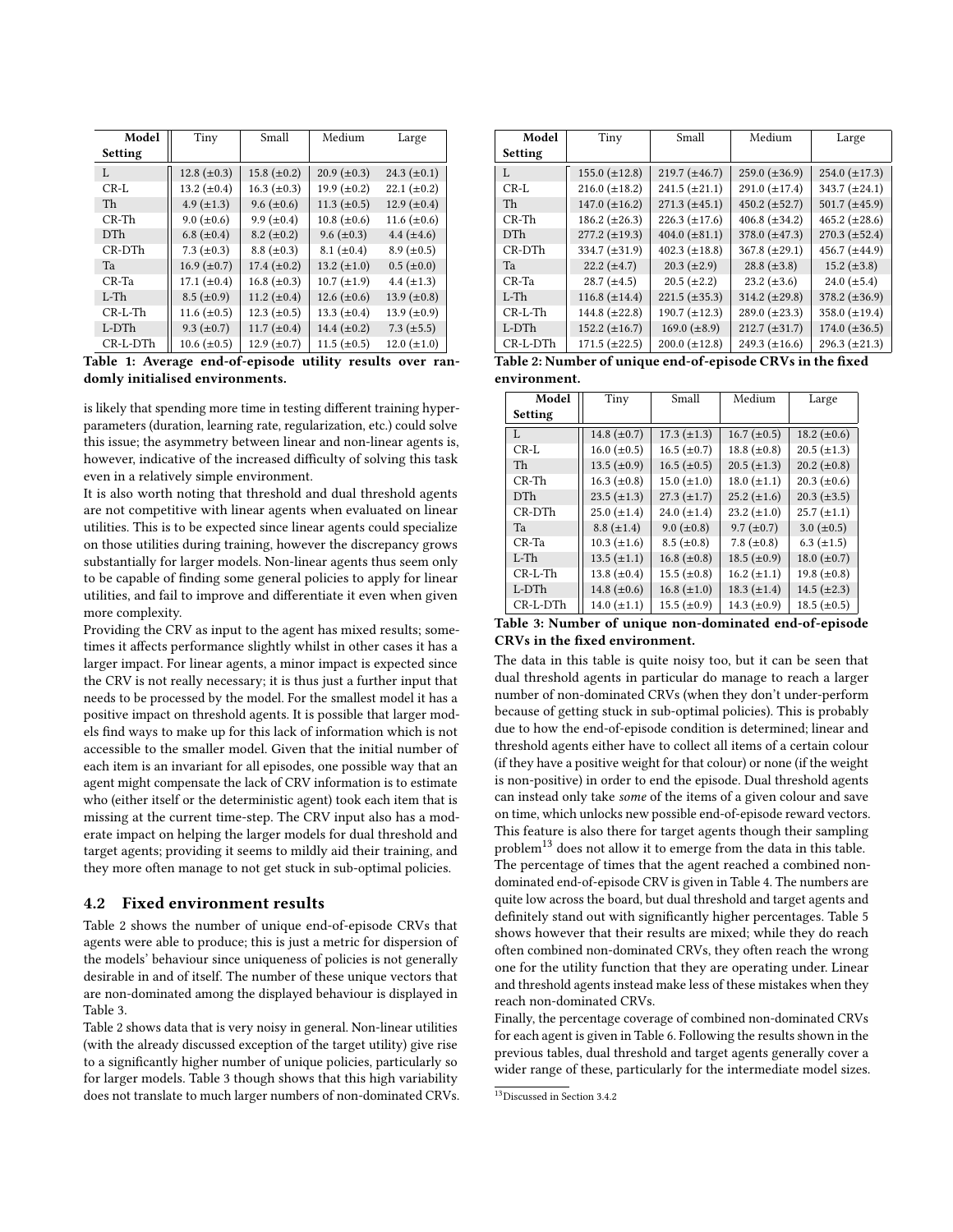<span id="page-7-7"></span>

| Model          | Tiny               | Small              | Medium             | Large               |
|----------------|--------------------|--------------------|--------------------|---------------------|
| <b>Setting</b> |                    |                    |                    |                     |
| $\mathbf{L}$   | 11.3 $(\pm 3.0)$   | $8.8 \ (\pm 1.0)$  | $13.5 (\pm 1.8)$   | $18.0 (\pm 1.1)$    |
| $CR-L$         | $10.2 (\pm 2.2)$   | $8.4 \ (\pm 0.5)$  | 13.7 $(\pm 2.6)$   | 12.9 $(\pm 0.9)$    |
| Th             | 11.4 $(\pm 3.9)$   | $12.8 (\pm 2.9)$   | $10.8 (\pm 2.3)$   | 12.4 $(\pm 0.8)$    |
| $CR$ -Th       | $8.3 \ (\pm 1.9)$  | $9.7 (\pm 1.5)$    | $13.1 (\pm 2.2)$   | $12.3 (\pm 1.4)$    |
| <b>DTh</b>     | $17.3 \ (\pm 3.6)$ | $12.6 (\pm 3.1)$   | $30.6 (\pm 2.4)$   | 28.0 $(\pm 6.5)$    |
| CR-DTh         | 24.0 $(\pm 2.8)$   | 19.1 $(\pm 3.0)$   | $31.6 (\pm 2.2)$   | $22.7 (\pm 1.9)$    |
| Ta             | $16.5 (\pm 9.1)$   | $21.0 \ (\pm 7.6)$ | $28.0 (\pm 4.6)$   | $0.0$ ( $\pm 0.0$ ) |
| CR-Ta          | $11.5 \ (\pm 3.9)$ | 22.3 $(\pm 8.6)$   | $25.7 (\pm 7.5)$   | $10.4 (\pm 4.3)$    |
| $L-Th$         | $17.6 (\pm 5.9)$   | $10.9 \ (\pm 2.0)$ | $9.4 (\pm 2.1)$    | 12.0 $(\pm 1.8)$    |
| $CR-L-Th$      | $10.5 \ (\pm 2.5)$ | $9.7 (\pm 1.6)$    | $11.3 \ (\pm 1.7)$ | 11.1 $(\pm 2.0)$    |
| L-DTh          | 5.4 $(\pm 1.7)$    | $6.8 \ (\pm 3.8)$  | $13.1 (\pm 2.2)$   | 11.8 $(\pm 2.6)$    |
| CR-L-DTh       | 11.5 $(\pm 4.4)$   | $8.6 (\pm 2.9)$    | $17.3 (\pm 3.2)$   | 13.0 $(\pm 2.6)$    |

Table 4: Percentage of episodes where a combined nondominated end-of-episode [CRVs](#page-0-1) was achieved in the fixed

<span id="page-7-8"></span>

| environment. |                     |                   |                    |                    |
|--------------|---------------------|-------------------|--------------------|--------------------|
| Model        | Tiny                | Small             | Medium             | Large              |
| Setting      |                     |                   |                    |                    |
| L            | 34.5 $(\pm 7.8)$    | 58.2 $(\pm 7.4)$  | 62.4 $(\pm 4.3)$   | 64.2 $(\pm 4.1)$   |
| $CR-I.$      | $40.5 \ (\pm 3.7)$  | $67.4 (\pm 4.8)$  | $60.3 \ (\pm 7.6)$ | 64.3 $(\pm 5.7)$   |
| Th           | 23.0 $(\pm 7.5)$    | 50.7 $(\pm 9.3)$  | 56.8 $(\pm 7.0)$   | 63.7 $(\pm 4.0)$   |
| $CR$ -Th     | 36.3 $(\pm 7.3)$    | 39.5 $(\pm 6.6)$  | 56.4 $(\pm 7.0)$   | 57.6 $(\pm 3.6)$   |
| <b>DTh</b>   | $36.7 (\pm 2.3)$    | $38.7 (\pm 3.8)$  | $38.7 (\pm 2.8)$   | 33.4 $(\pm 2.5)$   |
| CR-DTh       | 35.0 $(\pm 2.7)$    | 44.5 $(\pm 3.7)$  | 35.4 $(\pm 2.3)$   | 32.7 $(\pm 3.1)$   |
| Ta           | 14.3 $(\pm 5.4)$    | 11.0 $(\pm 4.0)$  | $22.3 \ (\pm 4.9)$ | $0.0 (\pm 0.0)$    |
| $CR-Ta$      | $10.3 \ (\pm 2.9)$  | $9.3 \ (\pm 4.3)$ | $16.4 (\pm 4.7)$   | $10.4 \ (\pm 3.8)$ |
| $L-Th$       | 24.0 $(\pm 8.8)$    | 46.2 $(\pm 11.3)$ | 47.6 $(\pm 7.1)$   | 41.2 $(\pm 6.7)$   |
| $CR-I$ -Th   | $26.9 \ (\pm 4.3)$  | 44.8 $(\pm 7.2)$  | 54.0 $(\pm 8.1)$   | 49.5 $(\pm 5.8)$   |
| L-DTh        | $26.0 \ (\pm 10.5)$ | 42.9 $(\pm 11.1)$ | 32.2 $(\pm 5.1)$   | $28.1 (\pm 7.7)$   |
| $CR-L-DTh$   | $25.1 (\pm 8.6)$    | 41.4 $(\pm 6.2)$  | 22.4 $(\pm 4.8)$   | 24.3 $(\pm 3.5)$   |

Table 5: Percentage of episodes (among those with a non-dominated CRV) where the correct combined nondominated end-of-episode [CRV](#page-0-1) is reached in the fixed environment.

<span id="page-7-9"></span>

| Model          | Tiny               | Small             | Medium            | Large               |
|----------------|--------------------|-------------------|-------------------|---------------------|
| <b>Setting</b> |                    |                   |                   |                     |
| L              | 30.4 $(\pm 4.5)$   | $25.5 (\pm 3.2)$  | $38.2 (\pm 5.8)$  | 61.1 $(\pm 6.2)$    |
| $CR-I.$        | $25.5 (\pm 3.7)$   | 24.7 $(\pm 5.0)$  | $45.3 (\pm 5.6)$  | 43.9 $(\pm 7.7)$    |
| Th             | 30.8 $(\pm 3.5)$   | $25.2 (\pm 3.7)$  | $23.9 (\pm 4.2)$  | 42.3 $(\pm 2.9)$    |
| $CR$ -Th       | $27.3 (\pm 4.9)$   | 23.3 $(\pm 4.0)$  | $35.4 (\pm 3.1)$  | 39.8 $(\pm 6.3)$    |
| <b>DTh</b>     | 29.6 $(\pm 4.5)$   | 24.2 $(\pm 3.7)$  | $51.5 (\pm 2.2)$  | 56.5 $(\pm 11.5)$   |
| CR-DTh         | 33.6 $(\pm 3.4)$   | 33.4 $(\pm 2.8)$  | 53.6 $(\pm 1.9)$  | 59.8 $(\pm 3.8)$    |
| Ta             | 43.6 $(\pm 11.9)$  | 52.0 $(\pm 10.6)$ | $61.1 (\pm 5.7)$  | $0.0$ ( $\pm 0.0$ ) |
| $CR-Ta$        | 40.2 $(\pm 7.4)$   | $51.0 (\pm 13.2)$ | 64.8 $(\pm 10.4)$ | 44.0 $(\pm 15.8)$   |
| $L$ -Th        | 33.8 $(\pm 4.8)$   | 20.8 $(\pm 3.6)$  | $20.1 (\pm 3.9)$  | $37.5 (\pm 2.5)$    |
| $CR-L-Th$      | 33.0 $(\pm 6.7)$   | $20.1 (\pm 2.9)$  | 33.5 $(\pm 4.9)$  | 30.2 $(\pm 5.4)$    |
| $L-DTh$        | $17.4 (\pm 2.9)$   | 14.9 $(\pm 4.5)$  | 40.1 $(\pm 1.9)$  | 54.8 $(\pm 10.6)$   |
| CR-L-DTh       | $26.3 \ (\pm 2.6)$ | 22.8 $(\pm 4.9)$  | 47.8 $(\pm 1.3)$  | 54.0 $(\pm 4.2)$    |

Table 6: Percentage of the non-dominated vectors from Table [7](#page-7-10) that were found by the agent.

For reference, the combined non-dominated [CRVs](#page-0-1) that were found across all agents in the fixed environment are listed in Table [7.](#page-7-10)

## 5 CONCLUSION AND FUTURE WORK

In this paper, a first attempt at training tunable agents with nonlinear utility functions was made. Several key challenges in training and evaluating with such a framework were identified and discussed, and possible solutions were proposed. The approaches and

<span id="page-7-10"></span>

| [5, 0, 0, 2, 0, 0] | [10, 0, 1, 0, 2, 3] | [12, 0, 3, 2, 1, 1] |
|--------------------|---------------------|---------------------|
| [5, 0, 0, 2, 0, 0] | [10, 0, 1, 1, 2, 2] | [12, 0, 3, 3, 1, 0] |
| [7, 0, 1, 1, 0, 0] | [10, 0, 2, 2, 1, 1] | [13, 0, 2, 2, 2, 1] |
| [8, 0, 0, 2, 1, 1] | [10, 0, 2, 3, 1, 0] | [13, 0, 2, 3, 2, 0] |
| [8, 0, 1, 2, 0, 1] | [10, 0, 3, 0, 1, 3] | [13, 0, 3, 0, 2, 3] |
| [9, 0, 0, 0, 2, 2] | [10, 0, 3, 1, 1, 2] | [13, 0, 3, 1, 2, 2] |
| [9, 0, 1, 2, 1, 1] | [11, 0, 1, 2, 2, 1] | [14, 0, 3, 2, 2, 1] |
| [9, 0, 1, 2, 1, 1] | [11, 0, 1, 3, 2, 0] | [15, 0, 3, 3, 2, 0] |
| [9, 0, 1, 3, 1, 0] | [11, 0, 2, 0, 2, 3] |                     |
| [9, 0, 2, 1, 1, 2] | [11, 0, 2, 1, 2, 2] |                     |

Table 7: The combined set of non-dominated vectors found in the fixed environment by agent using all utility function type and UFP combinations.

experiments presented are by no mean exhaustive in terms of the possible strategies that could be adopted; this research topic could and should be approached with a plethora of different methods, while paying close attention to the advantages and shortcomings of each one.

In the results shown in Section [4,](#page-5-6) non-linear agents have proven their potential to expand the range of valuable non-dominated vectors that can be reached and of using them more consistently than linear agents. Their usage of them is however still plagued with mistakes and challenges in the training process. The target utility seems particularly adept at uncovering combined non-dominated [CRVs](#page-0-1), though its performance is lacklustre when it comes to using them effectively.

Future work should focus on both expanding the sets of non-linear utilities, while finding ways of not having the agents lost in their complexity. One possible way to attempt this would be to separate the agent's model into two stages: a first one is responsible for predicting the vector Q-values (instead of their utility-mapped counterparts), whilst the second would be responsible of determining an approximation of the utility function (via a [FCNN\)](#page-0-1). The model thus constructed would then have two outputs and two different gradients flowing through parts of it.

## REFERENCES

- <span id="page-7-4"></span>[1] Robert Aumann. 1987. Correlated Equilibrium as an Expression of Bayesian Rationality. Econometrica 55, 1 (1987), 1–18. [https://EconPapers.repec.org/RePEc:](https://EconPapers.repec.org/RePEc:ecm:emetrp:v:55:y:1987:i:1:p:1-18) [ecm:emetrp:v:55:y:1987:i:1:p:1-18](https://EconPapers.repec.org/RePEc:ecm:emetrp:v:55:y:1987:i:1:p:1-18)
- <span id="page-7-3"></span>[2] Kalyanmoy Deb and Deb Kalyanmoy. 2001. Multi-Objective Optimization Using Evolutionary Algorithms. John Wiley & Sons, Inc., USA.
- <span id="page-7-6"></span>[3] Conor Francis Hayes, Mathieu Reymond, Diederik Marijn Roijers, Enda Howley, and Patrick Mannion. 2021. Risk Aware and Multi-Objective Decision Making with Distributional Monte Carlo Tree Search. In Proceedings of the Adaptive and Learning Agents Workshop (at AAMAS 2021).<https://arxiv.org/abs/2102.00966>
- <span id="page-7-1"></span>[4] Conor F. Hayes, Roxana Rădulescu, Eugenio Bargiacchi, Johan Källström, Matthew Macfarlane, Mathieu Reymond, Timothy Verstraeten, Luisa M. Zintgraf, Richard Dazeley, Fredrik Heintz, Enda Howley, Athirai A. Irissappane, Patrick Mannion, Ann Nowé, Gabriel Ramos, Marcello Restelli, Peter Vamplew, and Diederik M. Roijers. 2021. A practical guide to multi-objective reinforcement learning and planning. arXiv preprint arXiv:2103.09568 (2021). <https://arxiv.org/abs/2103.09568>
- <span id="page-7-2"></span>[5] Leslie Pack Kaelbling, Michael L. Littman, and Andrew W. Moore. 1996. Reinforcement Learning: A Survey. CoRR cs.AI/9605103 (1996). [https://arxiv.org/abs/](https://arxiv.org/abs/cs/9605103) [cs/9605103](https://arxiv.org/abs/cs/9605103)
- <span id="page-7-0"></span>[6] Johan Källström and Fredrik Heintz. 2019. Tunable Dynamics in Agent-Based Simulation using Multi-Objective Reinforcement Learning.
- <span id="page-7-5"></span>[7] Volodymyr Mnih, Koray Kavukcuoglu, David Silver, Andrei A. Rusu, Joel Veness, Marc G. Bellemare, Alex Graves, Martin Riedmiller, Andreas K. Fidjeland, Georg Ostrovski, Stig Petersen, Charles Beattie, Amir Sadik, Ioannis Antonoglou, Helen King, Dharshan Kumaran, Daan Wierstra, Shane Legg, and Demis Hassabis. 2015. Human-level control through deep reinforcement learning. Nature 518, 7540 (Feb. 2015), 529–533.<http://dx.doi.org/10.1038/nature14236>